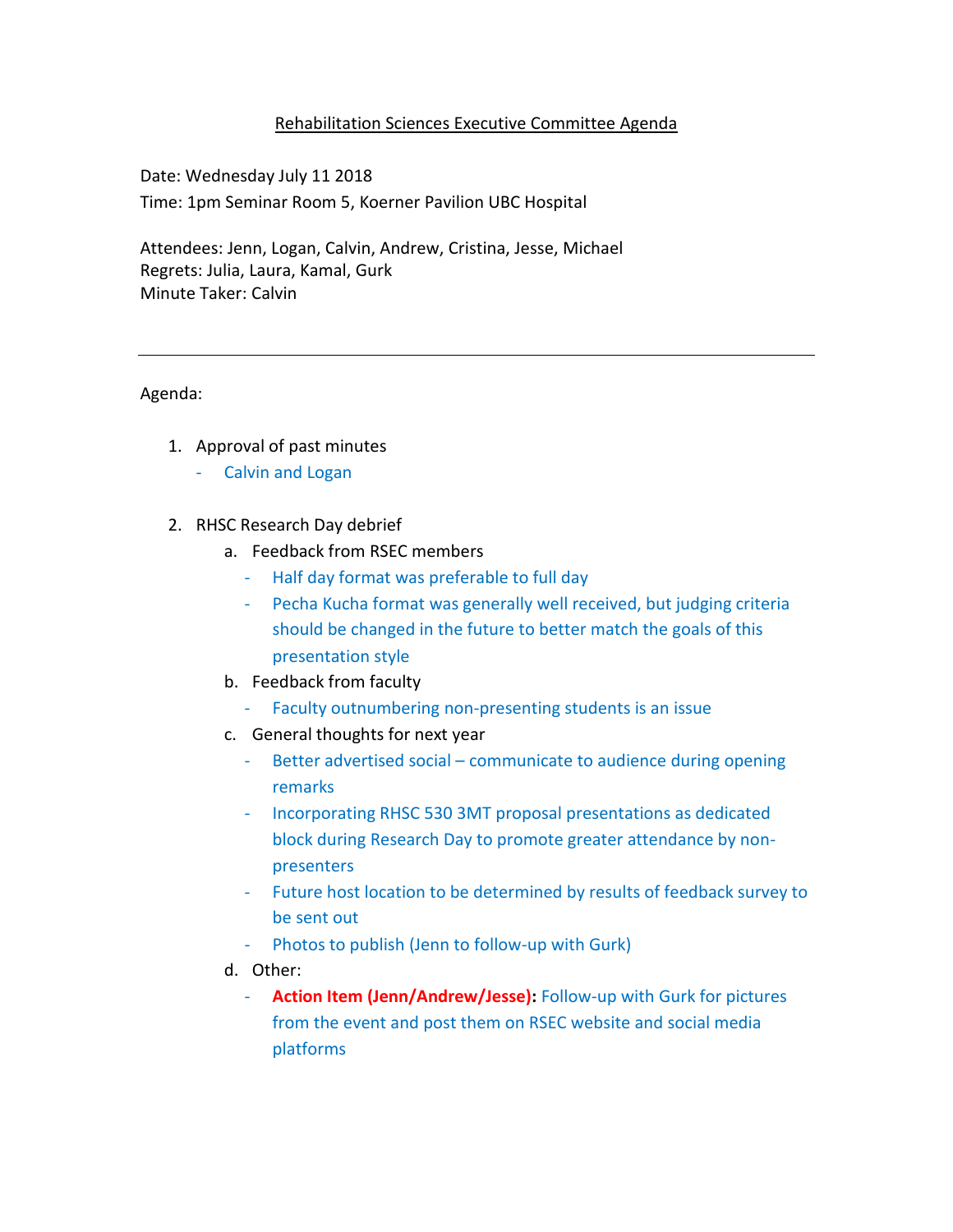- **Action Item (Calvin):** send out feedback survey to grad faculty, clinical faculty, students, post-docs, PT all, OSOT all
- 3. Tapestry Life Enrichment talks (Michael)
	- Seminar series (quarterly) to be held at Tapestry in Wesbrook village for retirement community residents
	- Community of highly educated seniors that want to remain informed and educated in about risk and management of pathology/clinical conditions (e.g. cardiovascular disease, cancer, etc.) and tangible outcomes they can incorporate into their lifestyle
	- Faculty keen to be involved but also open opportunity for grad students to gain experience in communicating with the general public
	- Possibility of combining it with Research Day activities to give an overview of Rehab Science research activities, followed by specific seminar talks
	- **Action Item (Michael):** include Jenn on communication emails back to faculty/Tapestry contacts
- 4. Fall workshops planning (Sarah, Cristina, Julia, others?)
	- a. Update on professional development committee
		- Sarah stepping down from RSEC, Jenn volunteering to help but also open to anybody else in RSEC to contribute
	- b. Workshop ideas and suggestions for fall
		- i. Non-academic career workshop
			- Have all RSEC members create shortlist of non-academic careers to help with finding speakers, allow for potential new members to contribute
			- Begin late Sept or early Oct, after mentorship panel
		- ii. Mentorship panel
			- Start with this in early September
		- iii. Other thoughts? Social event to welcome new students?
			- **Action Item (Cristina):** Contact Letitia from OSOT to consider opening the invitation for next writing bootcamp to PT grad students as well. Organize in conjunction with major writing component due dates for RHSC 500 level courses
			- **CPR certification course**: organize a private course with RHSC students
	- c. Welcome crew committee for new students (first class September 11)
		- Logan, Jenn, Calvin and anybody else